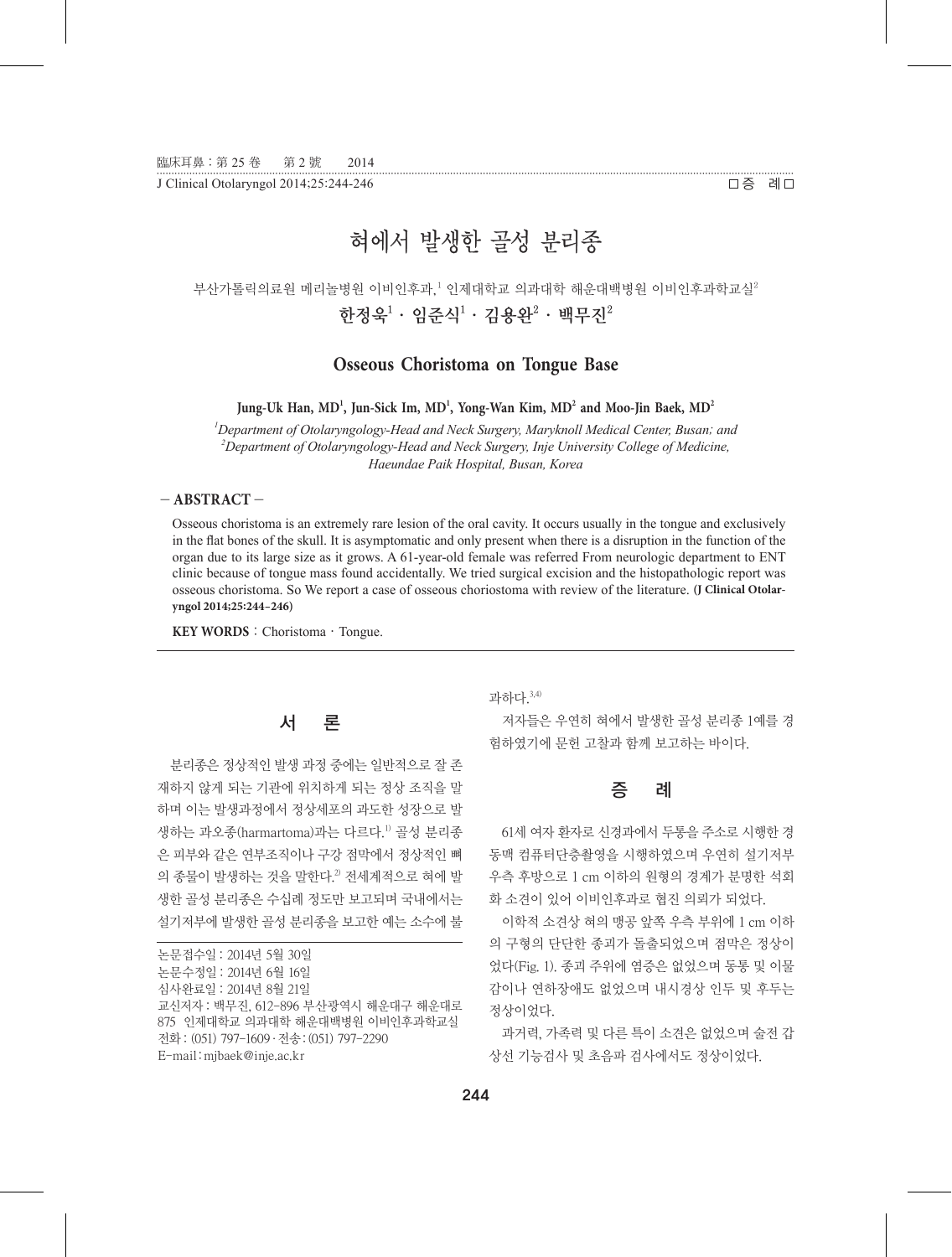**A B**

**Fig. 1.** A : Preoperative CT scan shows a well circumscribed round calcified lesion (white arrow). B : Preoperative endoscopic finding shows a lingual osseous choristoma in close proximity to the foramen cecum (black arrow).



**Fig. 2.** Histopathology of specimen shows mature lamellar bone under stratified squamous epithelium cell (A : H-E ×40,  $B : H-E \times 100$ ).

병변 제거 및 조직학적 진단을 위하여 전신마취하에 수 술을 시행하였으며 구강을 통하여 설기저부 점막을 박리 한 후 종괴를 완적 적출하였다. 종괴는 주위조직과의 유 착 없이 잘 박리되었으며 병리 조직학적 검사상 종괴의 표 면은 중층 편편상피로 둘러 쌓여 있고 뚜렷하게 구분되며 내부는 성숙된 골조직이 있어 골성 분리종으로 확진받고 6개월째 합병증이 없이 외래 경과 관찰중이다(Fig. 2).

## 고 찰

분리종이란 정상적인 세포들이 종양처럼 덩어리를 형 성하여 조직학적으로 신생물의 성격을 띄지는 않으나, 정 상적으로는 그 부위에서 발견될 수 없는조직으로 이루어 진 일종의 양성 종양이다. $^{2}$ 

분리종은 그 위치에 따라 침샘, 연골성, 골성, 설갑상 선, 위점막 분리종으로 분류 될 수 있으며 두경부 영역에 서 발생하는 경우는 드물다. 5)

Kroll 등이 처음으로 구강내 골성 분리종을 소개하였 으며 대부분 혀의 맹공이나 유곽유두 근처에서 발견되며 드물게 협점막, 이하부, 저작근, 악하부에서 발견된다. 6)

구강내 발생한 39명의 골성 분리종을 분석한 결과 94% 에서 유곽유두나 설맹공 근처에서 발견되었으며 6%에 서 하악골의 치조돌기(alveolar process)나 상협전정(buccal vestibule)에서 발견되었다.<sup>7)</sup>

보고에 따라 차이가 있지만 여성이 남성에 비해서 3~ 4배 더 많이 발생하며 절반 이상이 20~30대에 발생하는 것으로 알려져 있다.<sup>2,8)</sup>

크기는 4 mm에서 가장 크게는 25 mm까지 다양하다.<sup>2)</sup>

혀에 생긴 골성 분리종은 대부분 무증상이며 목에 덩 어리 느낌, 연하곤란, 헛구역질, 오심, 목 작열감, 코골이 등의 증상이 있기도 한다.<sup>1,2)</sup> 하지만 반드시 크기와 증상 과는 상관관계가 있는 것은 아니며 가장 큰 2.5 cm을 가